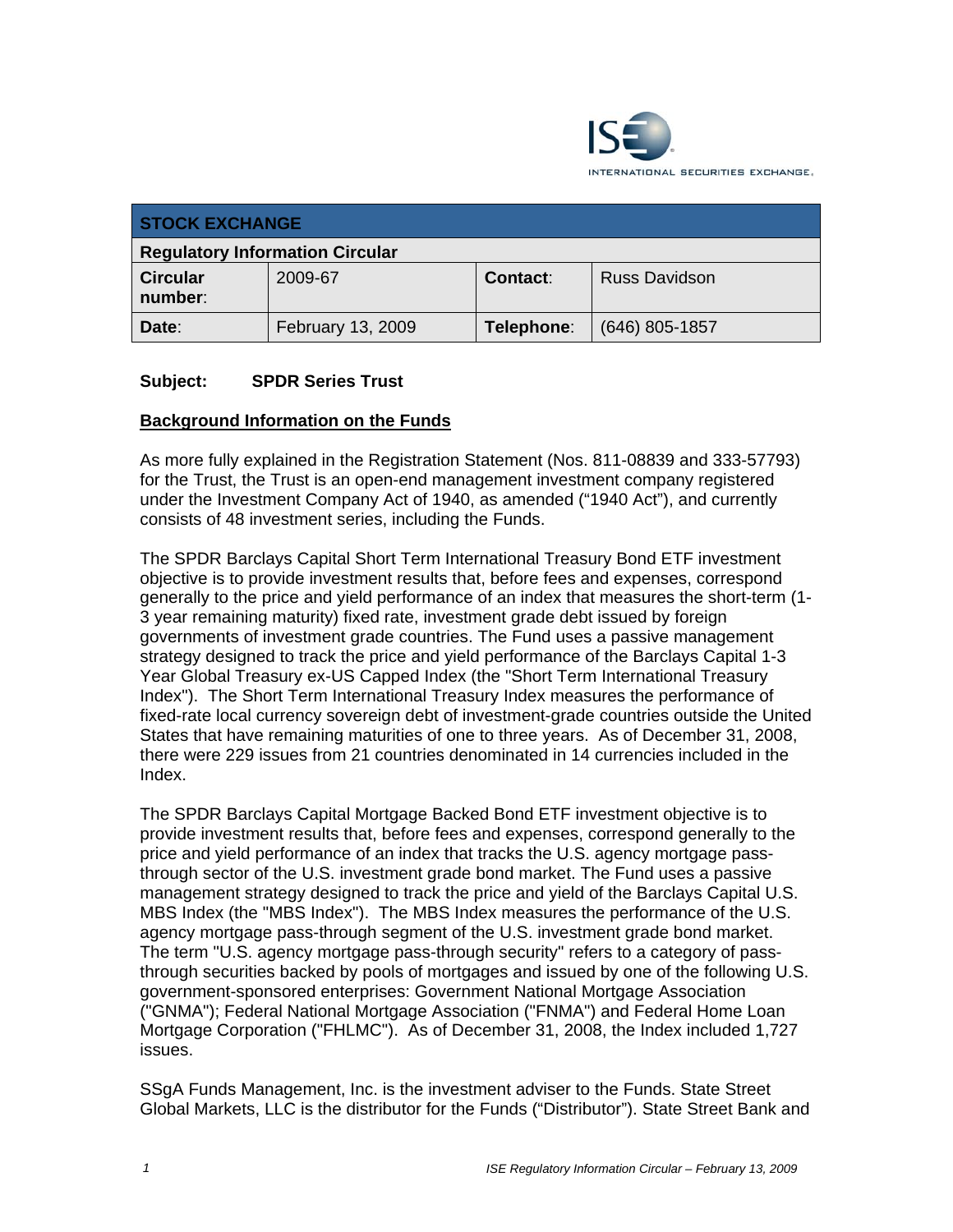Trust Company is the custodian, administrator, fund accounting agent and transfer agent for the Funds.

As described more fully in the Trust's prospectus ("Prospectus") and Statement of Additional Information ("SAI"), the Funds will issue and redeem Shares on a continuous basis, at its net asset value ("NAV"), only in large blocks of 200,000 Shares (each, a "Creation Unit"). Creation Units will be issued and redeemed generally in exchange for cash or in kind securities, as the case may be. Except when aggregated in Creation Units, the Shares are not redeemable securities of the Funds.

Dividends from net investment income, if any, will be declared and paid monthly. Net realized capital gains, if any, will be distributed to shareholders at least annually. Distributions may be declared and paid more frequently.

The Depository Trust Company ("DTC") serves as securities depository for the Shares, which may be held only in book-entry form; stock certificates will not be issued. DTC, or its nominee, is the record or registered owner of all outstanding Shares.

The NAV per Share for the Funds will be determined each business day, normally at the close of regular trading (ordinarily, 4:00 p.m. Eastern Standard Time ("ET")) on the New York Stock Exchange. NAV is calculated by dividing the value of the net assets of a Fund (i.e., the total value of its assets less all liabilities) by the number of Shares outstanding, rounded to the nearest cent. NAV will be available from the Distributor and will also available to National Securities Clearing Corporation ("NSCC") participants through data made available from NSCC.

The Trusts registration statement describes the various fees and expenses for the Fund's Shares. For a more complete description of the Fund and the underlying index, visit w ww.SPD RETFS.com.

#### **Principal Risks**

Interested persons are referred to the Prospectus for a description of risks associated with an investment in the Shares. These risks include the risk that a Fund's return may not match the return of its index for a number of reasons including the incursion by a Fund of operating expenses and costs not applicable to its index. In addition, as noted in the Prospectus, the Shares may trade at market prices that may differ from their NAV. The NAV of the Shares will fluctuate with changes in the market value of the Fund's holdings. The market prices of the Shares will fluctuate in accordance with changes in NAV as well as the supply and demand for the Shares.

#### **Exchange Rules Applicable to Trading in the Shares**

The Shares are considered equity securities, thus rendering trading in the Shares subject to the Exchange's existing rules governing the trading of equity securities.

#### **Trading Hours**

Trading in the shares on ISE is on a UTP basis and is subject to ISE equity trading rules. The shares will trade from 8:00 a.m. until 8:00 p.m. Eastern Time. Equity EAMs trading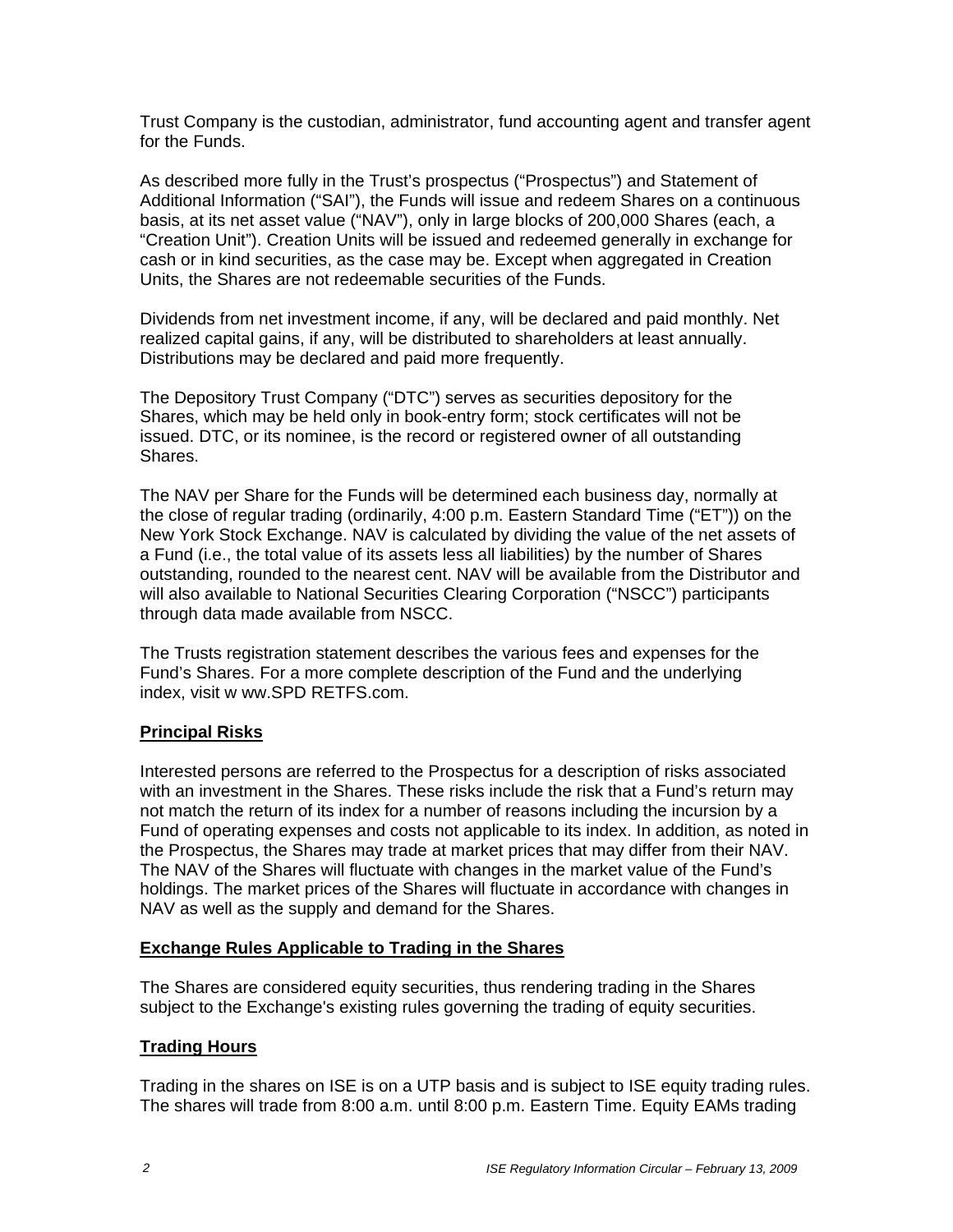the shares during the Extended Market Sessions are exposed to the risk of the lack of the calculation or dissemination of underlying index value or intraday indicative value ("IIV"). For certain derivative securities products, an updated underlying index value or IIV may not be calculated or publicly disseminated in the Extended Market hours. Since the underlying index value and IIV are not calculated or widely disseminated during Extended Market hours, an investor who is unable to calculate implied values for certain derivative securities products during Extended Market hours may be at a disadvantage to market professionals.

## **Trading Halts**

ISE will halt trading in the Shares of a Trust in accordance with ISE Rule 2101(a)(2)(iii). The grounds for a halt under this Rule include a halt by the primary market because it stops trading the Shares and/or a halt because dissemination of the IIV or applicable currency spot price has ceased, or a halt for other regulatory reasons. In addition, ISE will stop trading the Shares of a Trust if the primary market de-lists the Shares.

#### **Delivery of a Prospectus**

Pursuant to federal securities laws, investors purchasing Shares must receive a prospectus prior to or concurrently with the confirmation of a transaction. Investors purchasing Shares directly from the Fund (by delivery of the Deposit Amount) must also receive a prospectus.

Prospectuses may be obtained through the Distributor or on the Fund's website. The Prospectus does not contain all of the information set forth in the registration statement (including the exhibits to the registration statement), parts of which have been omitted in accordance with the rules and regulations of the SEC. For further information about the Fund, please refer to the Trust's registration statement.

#### **Exemptive, Interpretive and No-Action Relief Under Federal Securities Regulations**

The Commission has issued letters dated November 21, 2005 ("2005 Letter") and April 9, 2007 ("2007 Letter" and together with the 2005 Letter, the "No-Action Letters") granting exemptive, interpretive and no-action relief from certain provisions of and rules under the Securities Exchange Act of 1934 for exchange-traded funds listed and traded on a registered national securities exchange that meet certain criteria. The Fund qualifies for the relief granted in the No-Action Letters, a description of which follows.

#### **Regulation M Exemptions**

Generally, Rules 101 and 102 of Regulation M prohibit any "distribution participant" and its "affiliated purchasers" from bidding for, purchasing, or attempting to induce any person to bid for or purchase any security which is the subject of a distribution until after the applicable restricted period, except as specifically permitted in Regulation M. The provisions of the Rules apply to underwriters, prospective underwriters, brokers, dealers, and other persons who have agreed to participate or are participating in a distribution of securities.

The Commission issued a No-Action Letter by which persons participating in a distribution of shares of a fund may engage in secondary market transactions in such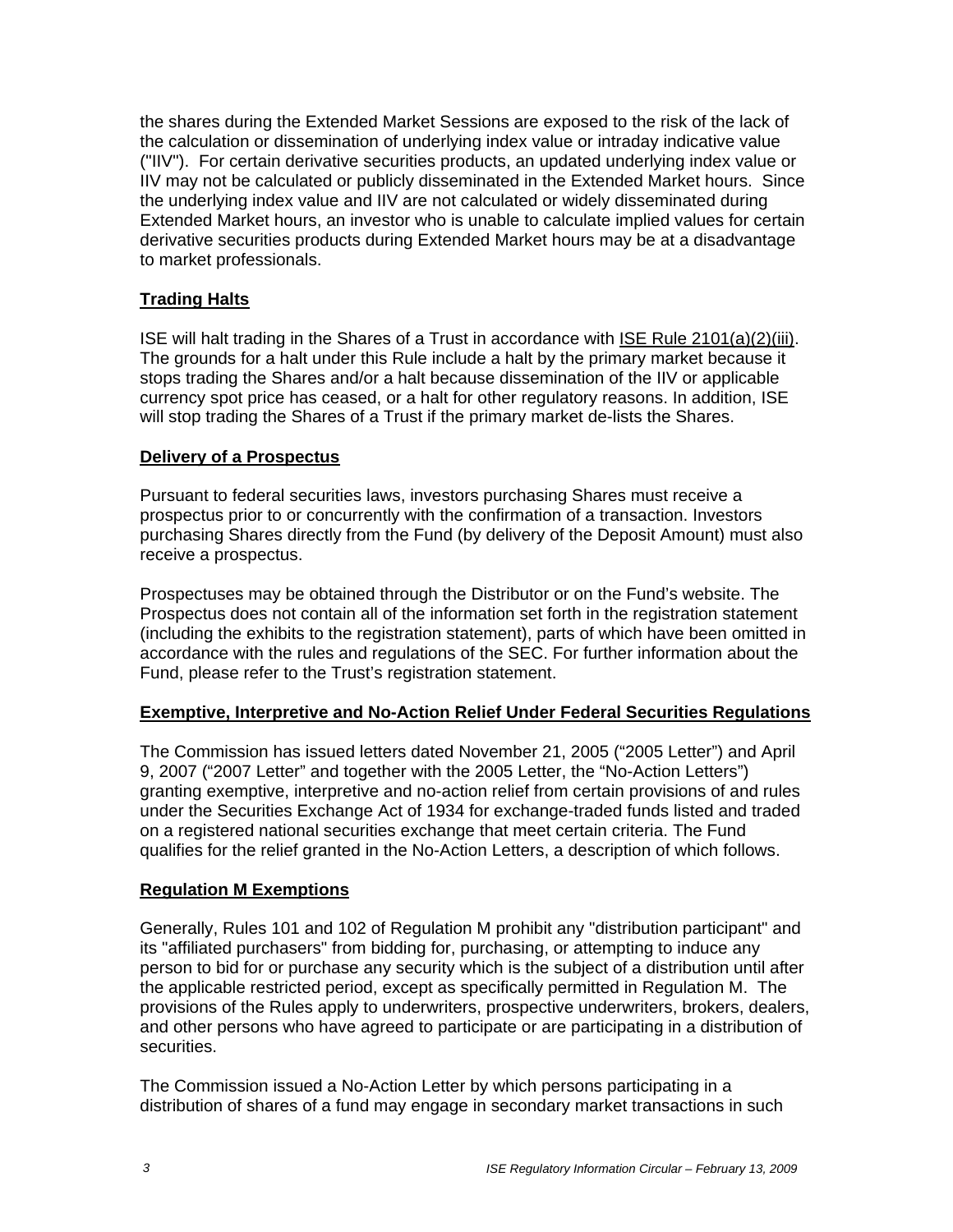shares during their participation in such a distribution, despite the requirements of from Rule 101 under Regulation M. In addition, the SEC has permitted persons who may be deemed to be participating in the distribution of shares of a fund (i) to purchase securities for the purpose of purchasing creation unit aggregations of fund shares and (ii) to tender securities for redemption in Creation Unit Aggregations. Further, the Commission has clarified that the tender of fund shares to the Fund for redemption does not constitute a bid for or purchase of any of the Funds' securities during the restricted period of Rule 101. The Commission has issued a No-Action Letter to paragraph (e) of Rule 102 under Regulation M which allow the redemption of fund shares in creation unit aggregations during the continuous offering of shares.

#### **Customer Confirmations for Creation or Redemption of Fund Shares (SEC Rule 10b-10)**

Broker–dealers who handle purchases or redemptions of Fund shares in Creation Units for customers will be permitted to provide such customers with a statement of the number of Creation Unit Aggregations created or redeemed without providing a statement of the identity, number and price of shares of the individual securities tendered to the Fund for purposes of purchasing creation unit aggregations ("Deposit Securities") or the identity, number and price of shares to be delivered by the Trust to the redeeming holder ("Redemption Securities"). The composition of the securities required to be tendered to the Fund for creation purposes and of the securities to be delivered on redemption will be disseminated each business day and will be applicable to requests for creations or redemption, as the case may be, on that day. This exemptive relief under Rule 10b-10 with respect to creations and redemptions is subject to the following conditions:

- 1) Confirmations to customers engaging in creations or redemptions must state that all information required by Rule 10b-10 will be provided upon request;
- 2) Any such request by a customer for information required by Rule 10b-10 will be filed in a timely manner, in accordance with Rule 10b-10(c);
- 3) Except for the identity, number and price of shares of the component securities of the Deposit Securities and Redemption Securities, as described above, confirmations to customers must disclose all other information required by Rule 10b-10(a).

#### **SEC Rule 14e-5**

The Commission has permitted any person acting as a dealer-manager of a tender offer for a component security of fund (1) to redeem fund shares in creation unit aggregations from the issuer that may include a security subject to such tender offer and (2) to purchase fund shares during such tender offer. In addition, a No-Action has been issued under Rule 14e-5 states that if a broker-dealer acting as a dealer-manager of a tender offer for a security of the Fund purchases or arranges to purchase such securities in the secondary market for the purpose of tendering such securities to purchase one or more creation unit aggregations of shares, it must be made in conformance with the following:

- i. such bids or purchases are effected in the ordinary course of business, in connection with a basket of 20 or more securities in which any security that is the subject of a distribution, or any reference security, does not comprise more than 5% of the value of the basket purchased; or
- ii. purchases are effected as adjustments to such basket in the ordinary course of business as a result of a change in the composition of the underlying index; and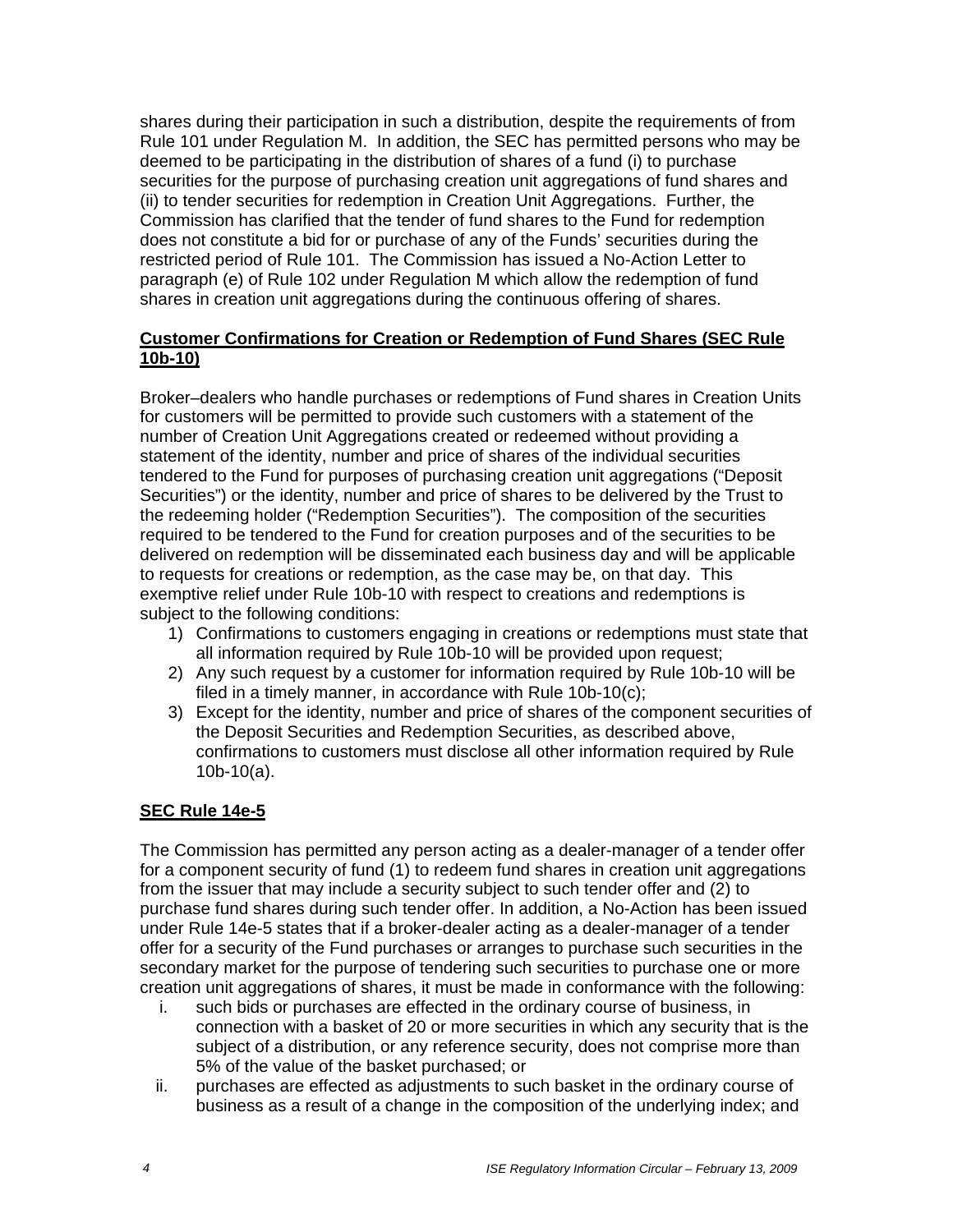iii. such bids or purchases are not effected for the purpose of facilitating such tender offer.

### **Section 11(d)(1); SEC Rules 11d1-1 and 11d1-2**

Section 11(d)(1) of the Act generally prohibits a person who is both a broker and a dealer from effecting any transaction in which the broker-dealer extends credit to a customer on any security which was part of a new issue in the distribution of which he participated as a member of a selling syndicate or group within thirty days prior to such transaction. The Commission has clarified that Section 11(d)(1) does not apply to broker-dealers that are not authorized participants (and, therefore, do not create creation unit aggregations) that engage in both proprietary and customer transactions in shares of a fund in the secondary market, and for broker-dealer authorized participants that engage in creations of creation unit aggregations. This relief is subject to specific conditions, including the condition that such broker-dealer (whether or not an authorized participant) does not, directly or indirectly, receive from the fund complex any payment, compensation or other economic incentive to promote or sell the shares of a fund to persons outside the fund complex, other than non-cash compensation permitted under NASD Rule 2830 (I)(5)(A), (B) or (C). See letter dated November 22, 2005 from Brian A Bussey, Assistant Chief Counsel, SEC Division of Market Regulation, to Barclays Global Investors, N.A., dated November 22, 2005. The Commission has issued a No-Action Letter under Section  $11(d)(1)$  of the Act states that broker-dealers may treat shares of a fund, for purposes of Rule 11d1-2, as "securities issued by a registered open-end investment company as defined in the Investment Company Act" and thereby extend credit or maintain or arrange for the extension or maintenance of credit on shares that have been owned by the persons to whom credit is provided for more than 30 days, in reliance on the exemption contained in the rule.

#### **SEC Rule 15c1-5 and 15c1-6**

The Commission has issued a No-Action letter with respect to Rule 15c1-5 and Rule 15c1-6 as to the required disclosure of control by a broker or dealer with respect to creations and redemptions of fund shares and secondary market transactions therein.

**This Regulatory Information Circular is not a statutory Prospectus. Equity EAMs should consult the Trust's Registration Statement, SAI, Prospectus and the Fund's website for relevant information.**